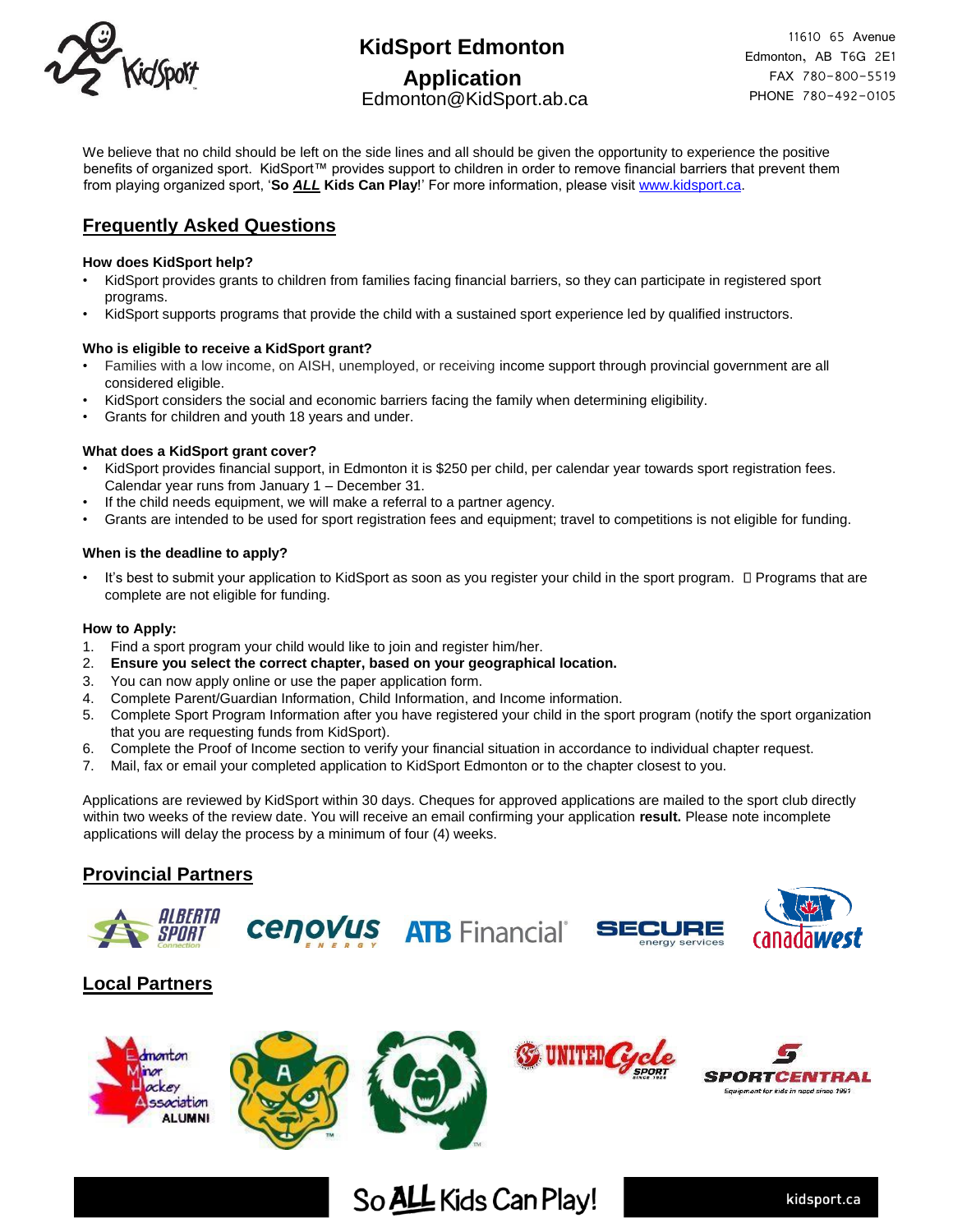KidSport Edmonton 2017 Application

Saville Community Sports Center (2-226)

|             | n⊥upp |
|-------------|-------|
| 25 Kidsport |       |
|             |       |

11610 65 Avenue T6G 2E1 Edmonton AB

| edmonton@kidsport.ab.ca                                                                                                                                                                                                                                                                                       |                                                                                          |  |                           |                               |  |                                 | Phone: (780) 492-0105 Fax: (780) 800-5519     |                      |
|---------------------------------------------------------------------------------------------------------------------------------------------------------------------------------------------------------------------------------------------------------------------------------------------------------------|------------------------------------------------------------------------------------------|--|---------------------------|-------------------------------|--|---------------------------------|-----------------------------------------------|----------------------|
| ALL SECTIONS OF THE APPLICATION MUST BE FILLED OUT PRIOR TO PROCESSING (1 for each Child)                                                                                                                                                                                                                     |                                                                                          |  |                           |                               |  |                                 |                                               |                      |
| <b>SECTION 1: CHILD PROFILE</b>                                                                                                                                                                                                                                                                               |                                                                                          |  |                           |                               |  |                                 |                                               |                      |
| The parent/guardian will act as the primary contact person for the child and will receive all correspondence. (Primarily via email)                                                                                                                                                                           |                                                                                          |  |                           |                               |  |                                 |                                               |                      |
| <b>Child First Name:</b>                                                                                                                                                                                                                                                                                      |                                                                                          |  |                           | <b>Child Last Name:</b>       |  |                                 |                                               |                      |
| Birthdate(YYYY/MM/DD):                                                                                                                                                                                                                                                                                        |                                                                                          |  |                           | Age:                          |  |                                 | Female /<br><b>Male</b>                       |                      |
| SECTION 2: Parent/Guardian PROFILE (please also remember to sign SECTION 6)                                                                                                                                                                                                                                   |                                                                                          |  |                           |                               |  |                                 |                                               |                      |
| <b>Parent First Name:</b>                                                                                                                                                                                                                                                                                     |                                                                                          |  |                           |                               |  | <b>Parent Last Name:</b>        |                                               |                      |
| Email:                                                                                                                                                                                                                                                                                                        |                                                                                          |  |                           | <b>Relationship to Child:</b> |  |                                 |                                               |                      |
| Unit:                                                                                                                                                                                                                                                                                                         | <b>Primary Address:</b>                                                                  |  |                           |                               |  | <b>Postal Code:</b>             |                                               |                      |
| City:                                                                                                                                                                                                                                                                                                         |                                                                                          |  | <b>Primary Phone #:</b>   |                               |  | Cell #:                         |                                               |                      |
| <b>SECTION 3: FAMILY COMPOSITION</b>                                                                                                                                                                                                                                                                          |                                                                                          |  |                           |                               |  |                                 |                                               |                      |
| # of Children in Home (18 & Under):                                                                                                                                                                                                                                                                           |                                                                                          |  |                           |                               |  |                                 | # of Adults in Home (all adults over 18):     |                      |
| Please circle one of the following options:                                                                                                                                                                                                                                                                   |                                                                                          |  |                           | <b>SINGLE Parent</b>          |  | <b>OR</b>                       | <b>DUAL Parent</b>                            |                      |
| Please indicate if your child would be recognized as the following: (Circle below all that apply)                                                                                                                                                                                                             |                                                                                          |  |                           |                               |  |                                 |                                               |                      |
| Indigenous                                                                                                                                                                                                                                                                                                    |                                                                                          |  | Athlete with a disability |                               |  |                                 | New Canadian (In Canada for less than 10 yrs) |                      |
| <b>SECTION 4: SPORT REGISTRATION</b>                                                                                                                                                                                                                                                                          |                                                                                          |  |                           |                               |  |                                 |                                               |                      |
| Sport:                                                                                                                                                                                                                                                                                                        | <b>Sport Org:</b>                                                                        |  |                           |                               |  | Email:                          |                                               |                      |
| Org Address: (Full Address)                                                                                                                                                                                                                                                                                   |                                                                                          |  |                           |                               |  |                                 |                                               |                      |
| Program Start (YYYY/MM/DD):                                                                                                                                                                                                                                                                                   |                                                                                          |  |                           |                               |  | Program End (YYYY/MM/DD):       |                                               |                      |
| Total Registration Fee(Do not inclu. Volunteer deposit): \$                                                                                                                                                                                                                                                   |                                                                                          |  |                           |                               |  |                                 | <b>Subsidy from Sport Org: \$</b>             |                      |
| Amount Requested (\$250 Max.): \$                                                                                                                                                                                                                                                                             |                                                                                          |  |                           |                               |  | Date Signed(YYYY/MM/DD):        | I                                             |                      |
| <b>Sport Rep Name:</b>                                                                                                                                                                                                                                                                                        |                                                                                          |  |                           | Signature:                    |  |                                 |                                               |                      |
| SECTION 5: PLEASE COMPLETE EITHER Option A OR B TO VERIFY FINANCIAL SITUATION                                                                                                                                                                                                                                 |                                                                                          |  |                           |                               |  |                                 |                                               |                      |
| Total Yearly Household Income: \$                                                                                                                                                                                                                                                                             |                                                                                          |  |                           |                               |  |                                 |                                               |                      |
| (*Includes income from all adults over 18 in the home, alimony, spousal support, child support, etc.)                                                                                                                                                                                                         |                                                                                          |  |                           |                               |  |                                 |                                               |                      |
| A) Provide one of the following income documents:                                                                                                                                                                                                                                                             |                                                                                          |  |                           |                               |  | □□ Child Health Benefits letter |                                               |                      |
| □ Subsidizing Housing Form<br>□ Receipt for City of Edmonton Leisure Access Pass                                                                                                                                                                                                                              |                                                                                          |  |                           |                               |  | □□ Income Support (Inc. AISH    |                                               |                      |
| □ Canada Child Benefit Notice (Page 1&2 of most recent tax year)                                                                                                                                                                                                                                              |                                                                                          |  |                           |                               |  |                                 |                                               |                      |
| $\Box$ Three (3) consecutive pay stubs for all working adults in home (Must be recent)                                                                                                                                                                                                                        |                                                                                          |  |                           |                               |  |                                 |                                               |                      |
| □ Notice of Assessment for the most recent tax year for each adult in home (A copy can be obtained by calling 1-800-959-8281)                                                                                                                                                                                 |                                                                                          |  |                           |                               |  |                                 |                                               |                      |
| <b>B) Use Endorser Verification:</b> The endorser acts as an objective third party who is familiar with the family and is in a                                                                                                                                                                                |                                                                                          |  |                           |                               |  |                                 |                                               |                      |
| To the Endorser: As the endorser, I verify the family of this applicant has financial need and should qualify to receive a grant from                                                                                                                                                                         | professional position (listed below) to assess the financial barriers facing the family. |  |                           |                               |  |                                 |                                               |                      |
| KidSport. I agree to be contacted by KidSport for follow up if required. Signature:                                                                                                                                                                                                                           |                                                                                          |  |                           |                               |  |                                 |                                               |                      |
| I am employed                                                                                                                                                                                                                                                                                                 |                                                                                          |  |                           |                               |  | Member of                       |                                               |                      |
|                                                                                                                                                                                                                                                                                                               | <b>School Teacher</b>                                                                    |  | <b>School Principal</b>   | Lawyer                        |  |                                 | <b>Police Officer</b>                         | <b>Social Worker</b> |
| as a: (circle)                                                                                                                                                                                                                                                                                                |                                                                                          |  |                           |                               |  | <b>Clergy</b>                   |                                               |                      |
| Name:                                                                                                                                                                                                                                                                                                         |                                                                                          |  |                           | School/Org:                   |  |                                 |                                               |                      |
| Email:                                                                                                                                                                                                                                                                                                        |                                                                                          |  |                           | <b>Phone Number:</b>          |  |                                 |                                               |                      |
| <b>SECTION 6: PARENT OR GUARDIAN RELEASE</b>                                                                                                                                                                                                                                                                  |                                                                                          |  |                           |                               |  |                                 |                                               |                      |
| I am authorized to enter into this agreement as the parent or legal guardian of the Participant. I understand my signature below reflects my agree-<br>ment to hereby release, waive, discharge, and covenant not to sue or take any legal action against KidSport Society of Alberta or any of the chapters, |                                                                                          |  |                           |                               |  |                                 |                                               |                      |
| the directors, officers, employees, volunteers and agents and removing them from liability for any and all claims including, but not limited to, personal                                                                                                                                                     |                                                                                          |  |                           |                               |  |                                 |                                               |                      |
| injury, accident, or illnesses (including death) and property loss arising from, but not limited to, participation or activity that is funded, support or                                                                                                                                                     |                                                                                          |  |                           |                               |  |                                 |                                               |                      |
| organized by KidSport Alberta. Acceptance of these Terms and Conditions, you acknowledge and consent to the personal information provided within<br>this application on behalf of your child/children may be shared with Community Partners, Service Organizations and other third parties as required.       |                                                                                          |  |                           |                               |  |                                 |                                               |                      |

| Signature:<br>Date(YYYY/MM/DD): |  |
|---------------------------------|--|
|---------------------------------|--|